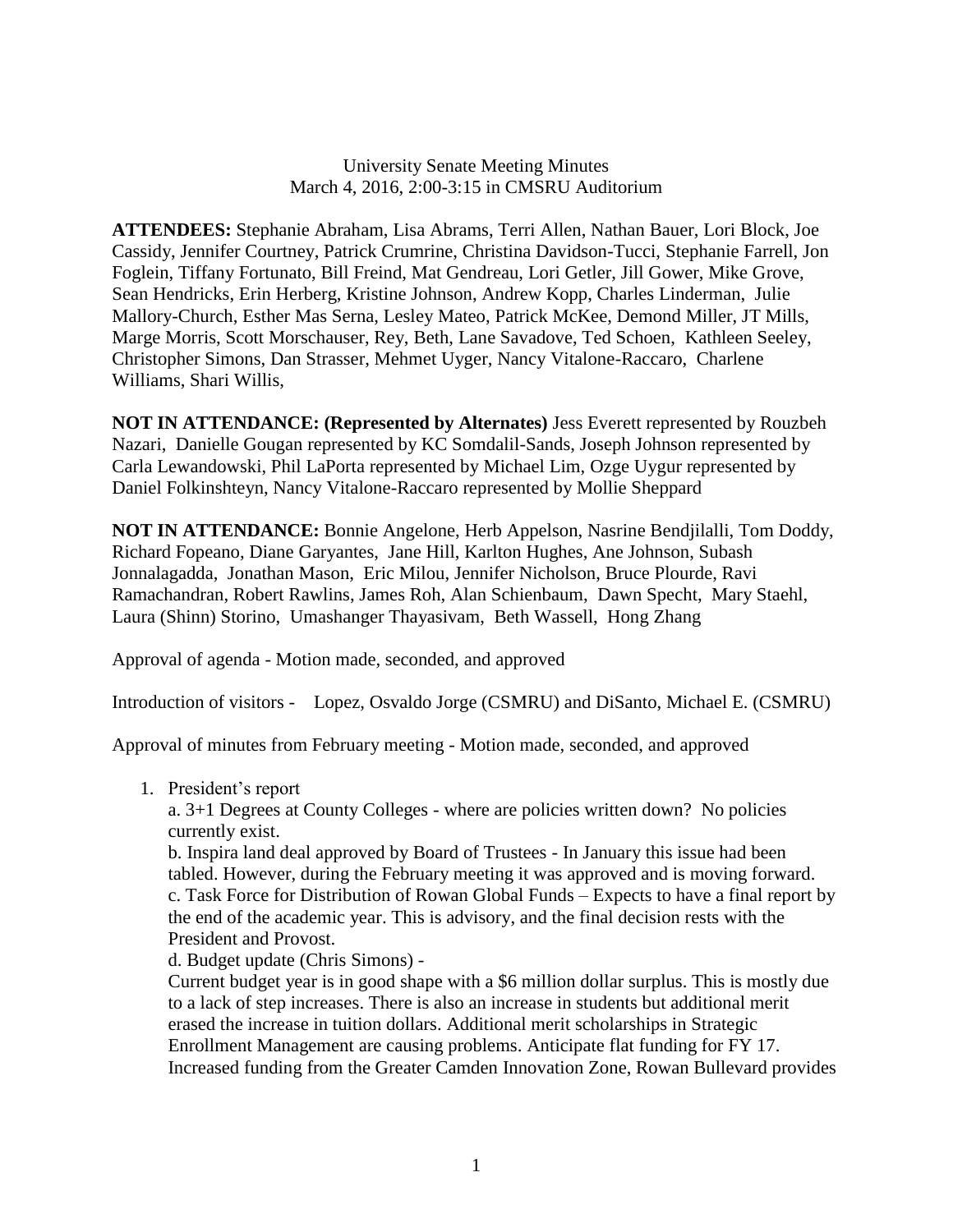a tax credit which will allow developers to complete the Rowan Blvd. project. This will include additional buildings (one academic) and a parking garage.

Strategic planning report - With additional funding includes plans for a massive expansion to back side of Bunce Hall. Administration and Admissions would move to this building. Savitz is slated to be renovated for faculty offices. No funding is approved at this time but plans are being developed in anticipation of this funding. A feasibility study with Atlantic City has been conducted for a possible 4-year medical school in Atlantic City as part of a CSMRU expansion.

Q - Will we receive our past step increases? A - No step increases this year, the surplus is because this was included in budget but not spent.

Q - I heard money was put asid for step increases? A - Yes, they were asked to put aside. At this point the University has substantial reserves, \$50 million in cash reserves.. Q - What will happen with missed step increase? A - The union will negotiate. Last time we lost a year.

e. Phishing scams - emails attempting to get information from you. Big one occurred a few weeks ago with W2 forms. Looked authentic, but was not. 64 people entered their information and were phished. University is working on this. Has asked certain people who fell for this was asked to turn in laptops so they could look for malware. THose who were affected are getting 1 year credit monitoring. This will likely continue. Any type of email with questionable links or resume from someone you don't know? Don't open it. Your computer can be encrypted will hold you hostage until you pay big money in bitcoins. Be careful with unexpected email that includes links or attachments. Q - I tell students to send me things via email. What do you suggest we do? A. Use Blackboard. Google Docs ok? Not an ideal situation to remove the Admin function.

f. Rowan ALERT system: all faculty and staff will be required to provide a cell phone number. This is for serious emergencies only. Other system is for snow or power outages on campus.

Lorin Arnold - has accepted another position as Provost another school. Dean search in the fall.

5. Open period: Jeff Hand, Vice President for Strategic Enrollment Management

Strategic Enrollment Management's overall charge is to go find the students, keep them engaged and get them graduated. Admissions office has been very successful with increasing enrollment numbers. SAT's continue to increase with a slow incline.

Projects - we are doing modeling and this allows us to pick the right student from an admissions standpoint and get a picture of who will graduate along with how we should distribute money. Scholarship money has increased dramatically to over \$20 million. Statistical tools are helping with how we find the right students.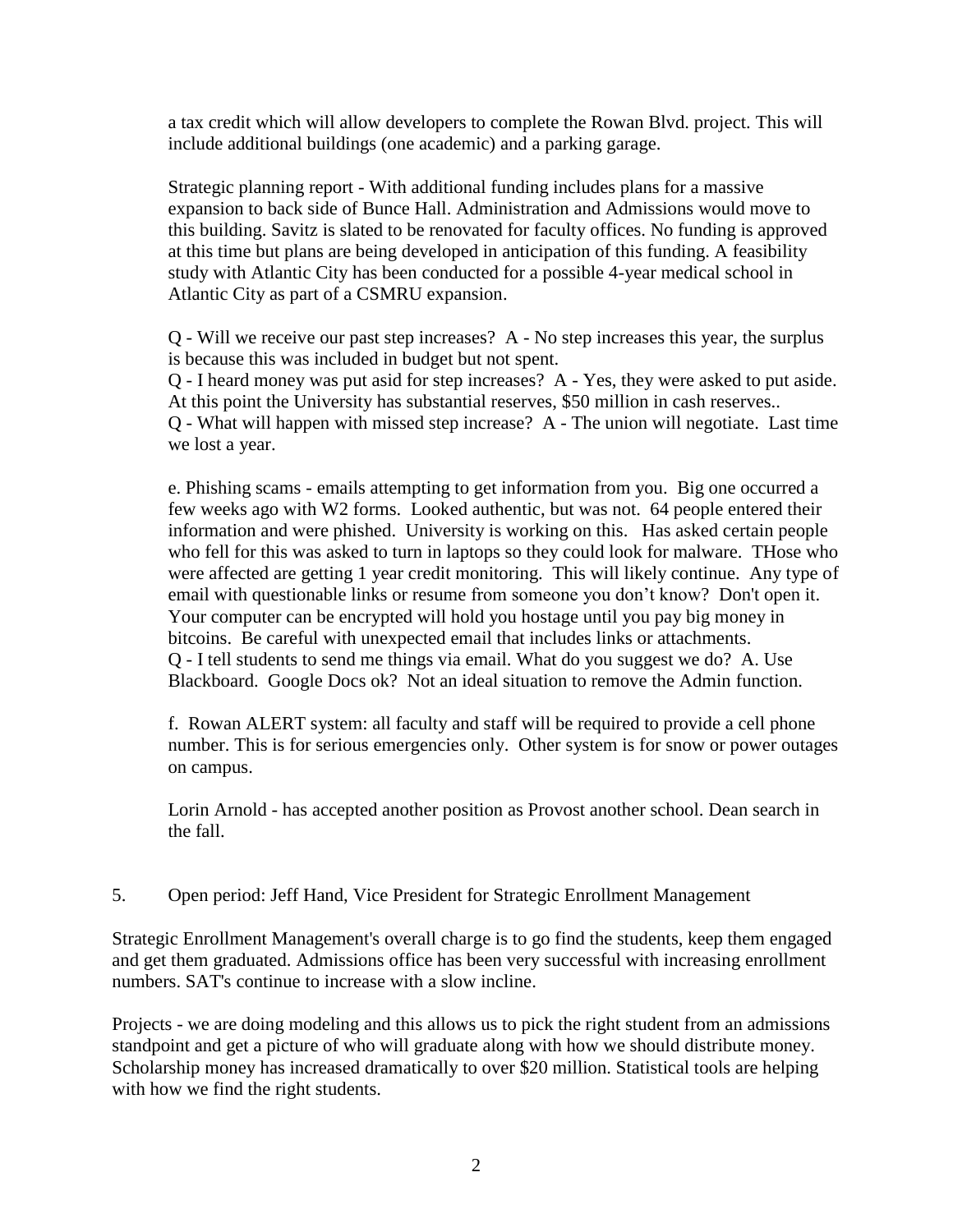Web Services - We are continuing to find strategic methods to use the web. Social Media has been extraordinarily successful. We have no marketing funds and are using operational funds. Programs are so successful we have won awards and we are trying to education colleges and other units about how to use social media.

Scheduling - We are working with faculty and other departments to make sure we get things right. We are at capacity with students but our scheduling group works to make sure we have space.

Conferences Events - Our outside vendors are decreasing with reservations because we lack the space but we are working more with summer groups.

Advising - This area has been growing dramatically. There has been a shift in retention of students. For the long term, graduation rates will see an increase. This past May 24% of the student body graduated. This is getting us back on track to get student graduation moving.

Q - Are there any updates with the website? (Drupal switchover) A - There are problems with website and this includes 17/18 years of uncontrolled growth. There is simply no way to manage or fix this and it creates security problems. Drupal is one system that is secure but we are also looking at two more secure platforms. The plan is to use Drupal as the marketing site. Everything else will be scraped and put into the new system. Old information no longer needed will be deleted. This is the only way to fix our security issue. The community will have access to the old website. The new secure site will be under SEM control.

Q - Are there any updates with current department websites? A - We are tracking student traffic constantly but we are limited with only having 4 developers.

Q - Students are trying to reconstruct the old catalog - is there any way a number of catalogs can be printed so we can have those as a reference tool A - This is an Academic Affairs question. SEM is reconstructing the catalog in Banner. We are trying to identify where the information is in Banner, tagging them and making it the official record of the entire institution. If you want to make changes and it's appropriate with your division you can do that. On website we have variations of the same policy located in multiple places. We need to get this cleaned up and have one place for this information.

Q - Art Department - We are in need of more students. Our website is outdated and control over the website is important for recruitment purposes. A - We should meet to talk more about the entire recruitment process.

Q - Art Department - Our budget is decreasing. We recruit on our own but resources are decreasing. A - Yes, being strategic with recruitment is key.

Q - Several of our programs here went through realignment last year. Some of these programs listed recruitment strategies as a way to increases enrollment. Can these departments meet with you? A - Yes, but there are still limited resources. A committee will be formed to work with admissions and web services to open the discussion. Jeff will work through Bill to create a committee.

Q - There was a focus on student debt a few years ago? Where are we now? A - Statistical analysis is being used with financial aid as well. University funded loans are now available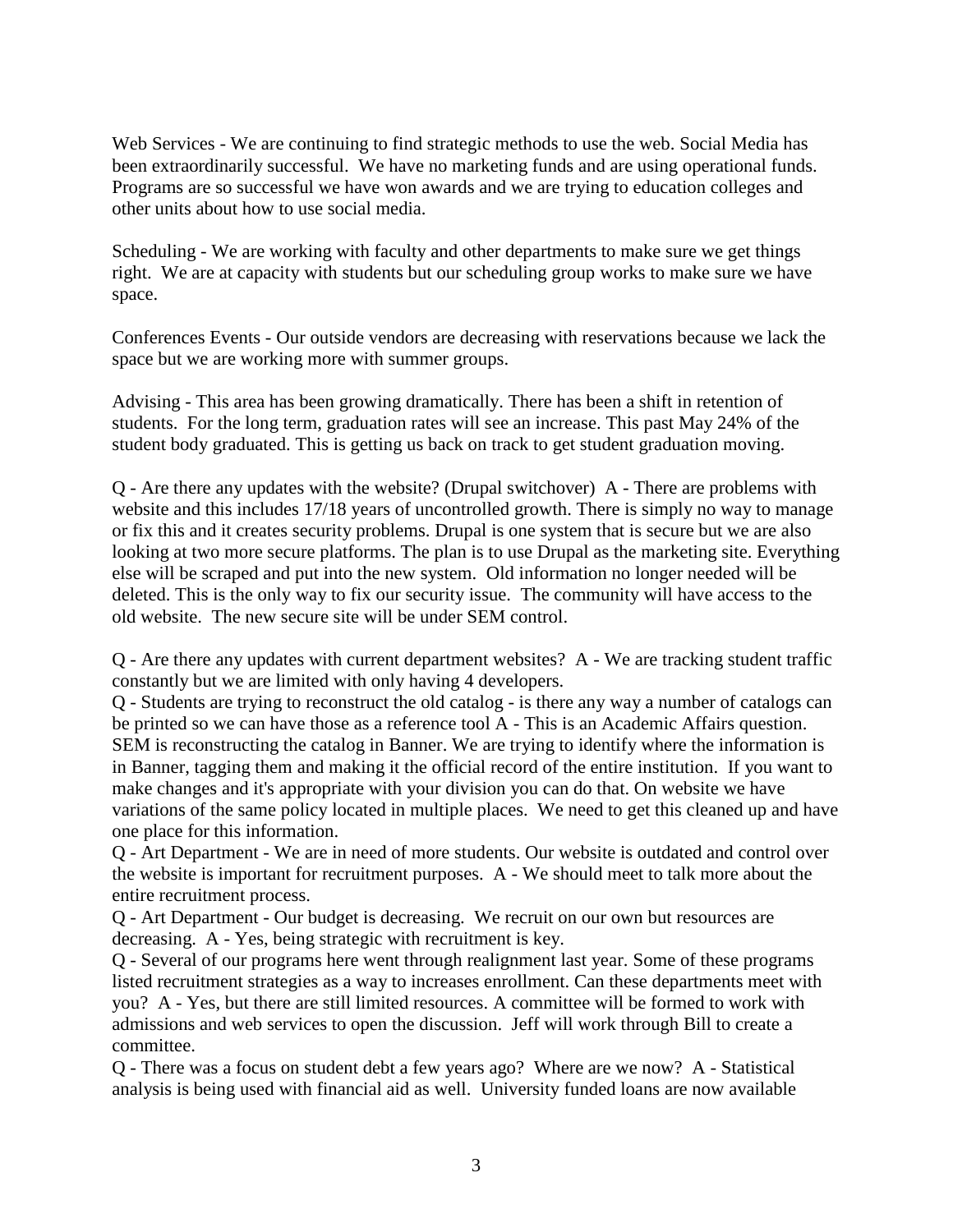which can assist students further. There is a new initiative called "15 to Finish" - push towards graduating in 4 years and this includes early warning through RSN put in place. Q - What are the strategic goals for your area? A - Goals are to hold status quo. Rowan University can't take additional students. Unit goals are to strategically get all parts of the institution working together. We are slowly changing to having more transfer students and less freshmen. It costs less to recruit transfer students as compared to freshmen. Our recruitment efforts are more strategic and we are working with guidance counselors and less effort on advertising and billboards.

To get in contact with Jeff - just call him.

6. Diversity statement – Julie Mallory-Church. This is the third year for the Excellence in Diversity award. A diversity statement was created. The committee looked at ways we see diversity on campus and the statement was the result of this committee's work. Statement is attached. A friendly amendment to A, B, and C was made.

# *Discussion occurred, a motion as made, seconded and approved.*

- 7. Resolution on the Presidential Home (page 3)
- Q Will the president move into the new house in Mullica Hill? A Yes, he will.
- 8. Curriculum Proposals: Process Q on Sub-minors: Second reading (separate file) -
- Q Interdisciplinary certificate? CUGS -
- Q Are there any problems crossing colleges as compared to disciplines? A No.
- Q Will the changes be given to us? A Yes, This will be sent out separately.
- New Degree Program Proposals Attachment will be sent out separately.

All program approved without abstentions.

9. Proposal to create a new Senate Committee on Graduate Education and the Division of Global Learning and Partnerships: Second reading (page 4)

Q - School of Health Professions would like representation - a motion was made to add a friendly amendment with this change.

## *Motion made, unanimously approved, no abstentions.*

10. Proposal to create Rowan Core committee (Mike Grove) - 1st reading only. This will be voted on during the next senate meeting.

- 11. New business None
- 12. Adjournment 3:55pm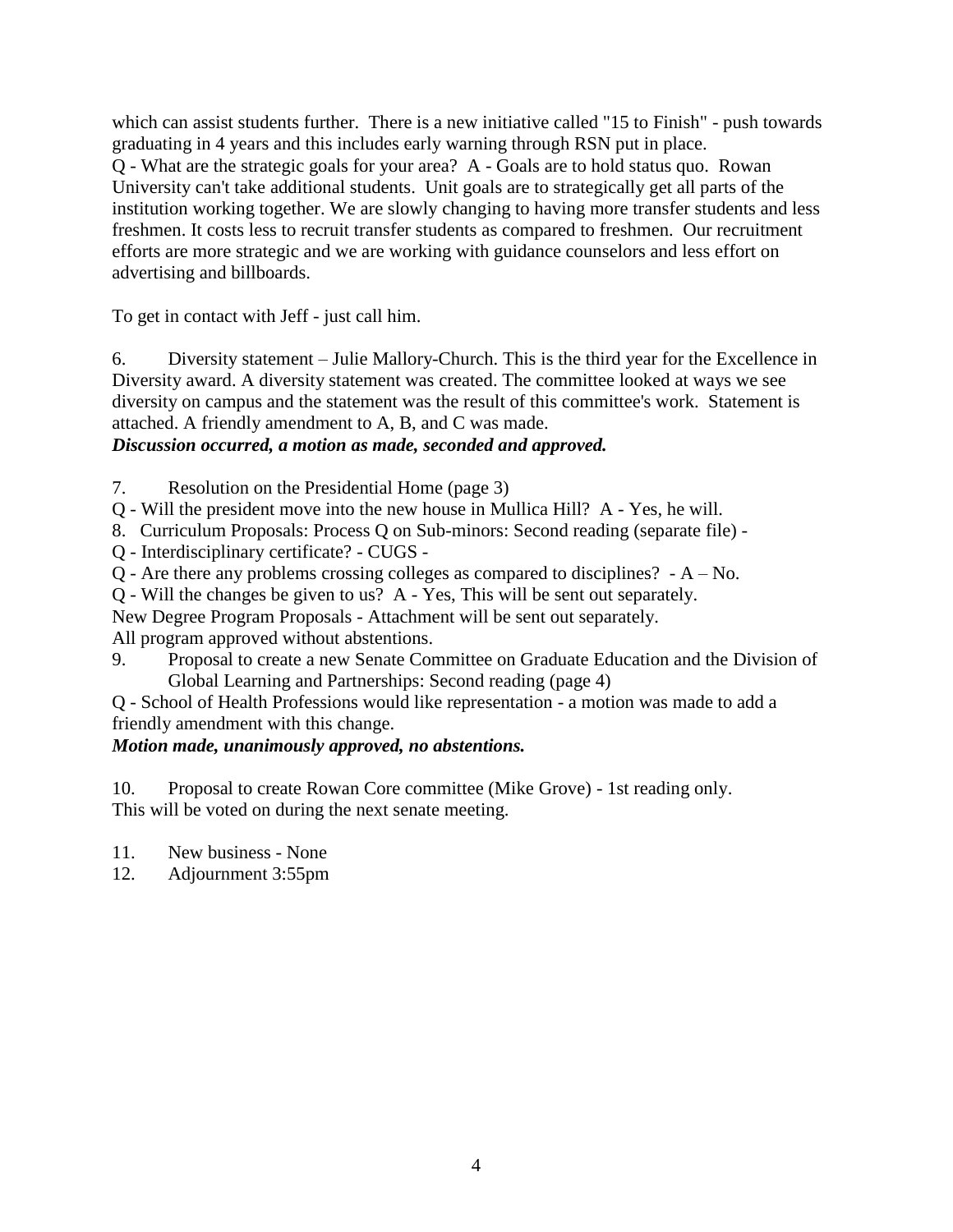## **A STATEMENT OF THE UNIVERSITY SENATE REGARDING ROWAN UNIVERSITY'S COMMITMENT TO DIVERSITY**

Rowan University Senate supports the Diversity Statement [as revised]:

Rowan University promotes a diverse community that begins with students, faculty, administration, and staff who respect each other and value each other's dignity. By identifying and removing barriers and fostering individual potential, Rowan will cultivate a community where all members can learn and grow. The Rowan University community is committed to a safe environment that encourages intellectual, academic, and social interaction and engagement across multiple intersections of identities. At Rowan University, creating and maintaining a caring community that embraces diversity in its broadest sense is among the highest priorities.

Rowan University Senate seeks to partner with all campus constituents to further the ideals expressed in the Diversity Statement, and recognizes that accountability measures are equally important.

Additionally, we recognize the need for and recommend:

- A). Specific goals (not quotas) and plans to address diversity among administration, faculty, staff, and students in areas of recruitment and retention,
- B). Appropriate funding from the University to achieve these specific diversity goals, and
- C). Accountability for achievement of diversity goal metrics.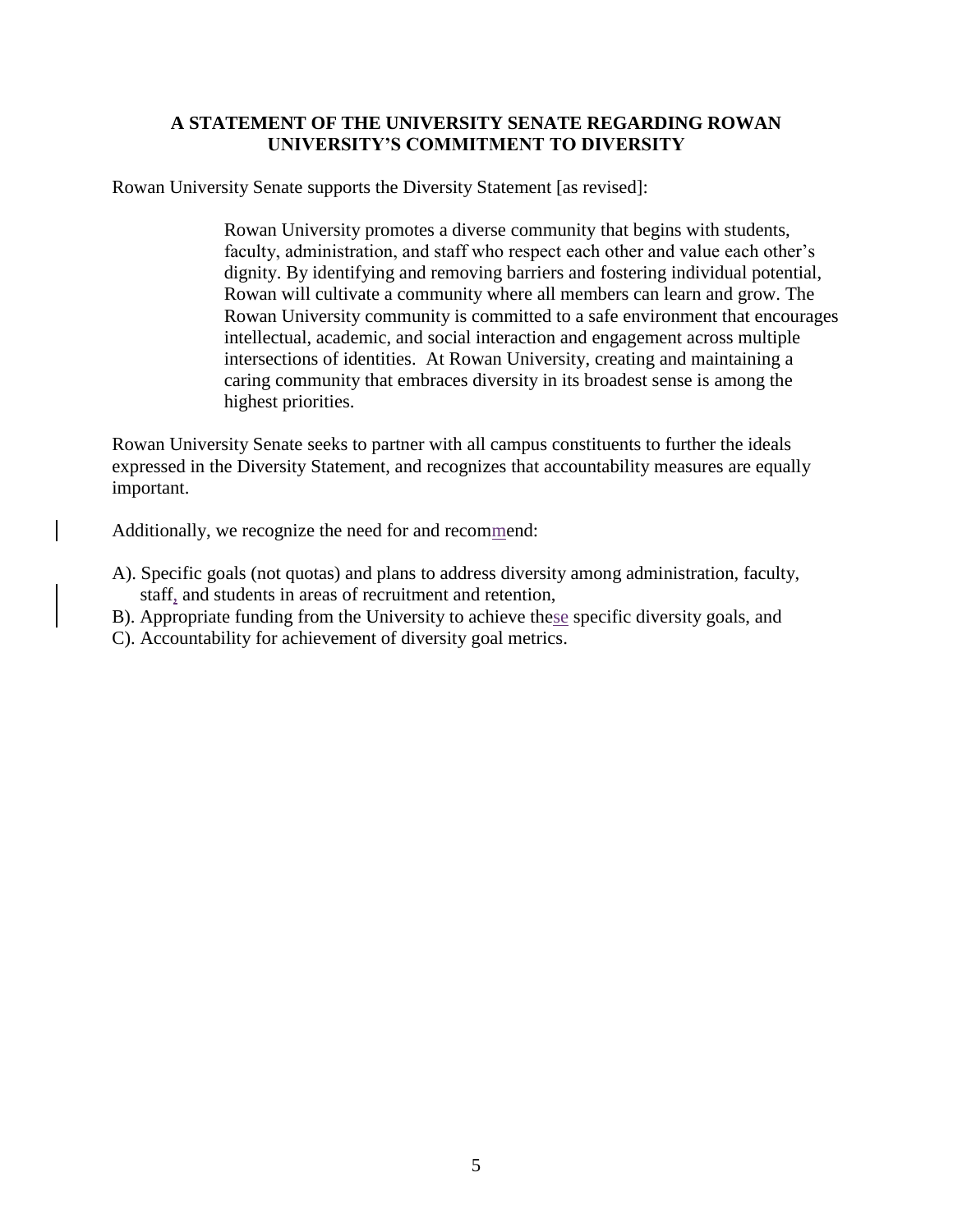#### **University Senate Resolution on the Presidential Home**

The Rowan University Senate recognizes that the President of the University must have a residence that is appropriate for the leader of a research-designated institution which comprises more than 16000 students, two medical schools, and regionally and nationally recognized colleges and schools.

We also understand that because the University is serving as an economic engine for the region, the President's house must be suitable for events with business, political and educational leaders, as well as the faculty and staff of the University.

Furthermore, we recognize that the President's house is a long term investment that should remain in the University for years to come.

Finally, we see that the University is an integral part of Glassboro, just as Glassboro is an integral part of the University. The development of Rowan Boulevard, the offices and classrooms in the Bank building, and the Art Gallery at 301 High Street, and development of Hollypointe Commons all testify to the relationship between the Borough and the University, and we wish to further deepen and extend that relationship.

Consequently, we would urge the University Foundation, Board of Trustees, and President to work to find a Presidential Home in the Borough of Glassboro.